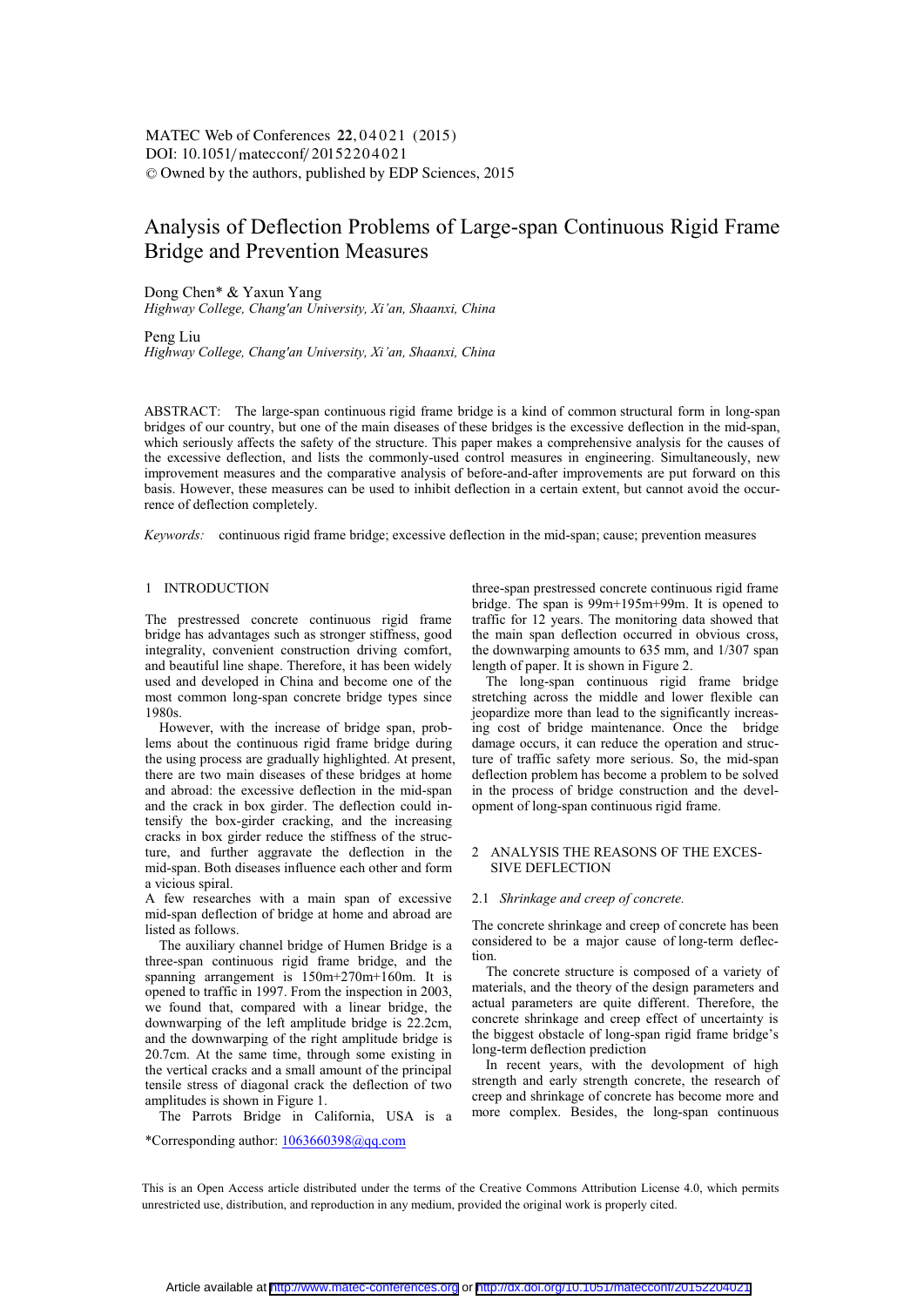## MATEC Web of Conferences



Figure 1. Deflection line chart of Humen Bridge

rigid frame bridge uses the pumping cantilever casting, high strength concrete, large water-cement ratio, various additives (such as the water reducing agent, the retarder and the early strength agent) and more. The box section is more and more light, thinner, and having great effects on the concrete shrinkage and creep characteristics; it strengthens the concrete shrinkage and creep influence on the structure.



Figure 2. Obvious deflection at midspan of Parrots

## 2.2 *Change of Stiffness*

The negative moment in the fulcrum will be reduce because of the deflection at mid-span, while reduction of negative moments about dead load in fulcrum is the span of the constant increase in the amount of load positive moment. The excessive creep will lead to the floor of the cross for the positive moment and cracking. In addition, a variety of cracks in the box beam body caused by other factors will also produce the

main beam stiffness which is weakened, leading to further intensifying the deflection of beam body. The general structure of the severe cracking deflection value is relatively large. For example, the main span of the bridge is 245 m in Huangshi, there are hundreds of cracks, the mid-span deflection and larger value of span is 320mm. And the crack of secondary channel bridge of Humen Bridge is very few, the deflection value of it is only 220mm, and it is far less than the Huangshi Bridge.

## 2.3 *Prestress loss of longitudinal steel*

The serious longitudinal prestress loss will lead to a great reduction in structure prestressed degree of full bridge, the structure stiffness decreases, and the deflection at mid-span. At the same time, it will cause the vertical cracks and reduce the ability of the beam body against the principal tensile stress.

The prestress loss is so large that it will result in the decrease of the effective stress and deformation of prestressed to offset load, so that the main beam cracks with the passage of time can further increase the prestress loss of concrete creep which leads to increasing the long-term deflection of bridge. The research shows that the bridge into different stages, the reduction of effective prestress in the roof beam, the bottom beam and the plate beam cause the increase about deflection, but the degree of influence of different roof beam of the bridge and the maximum deflection increase of prestress loss are followed by the web beam and the minimal impact of bottom beam.

In addition, because the prestress loss of longitudinal prestress is caused by shrinkage and creep which can result in box-girder web inclined crack and crack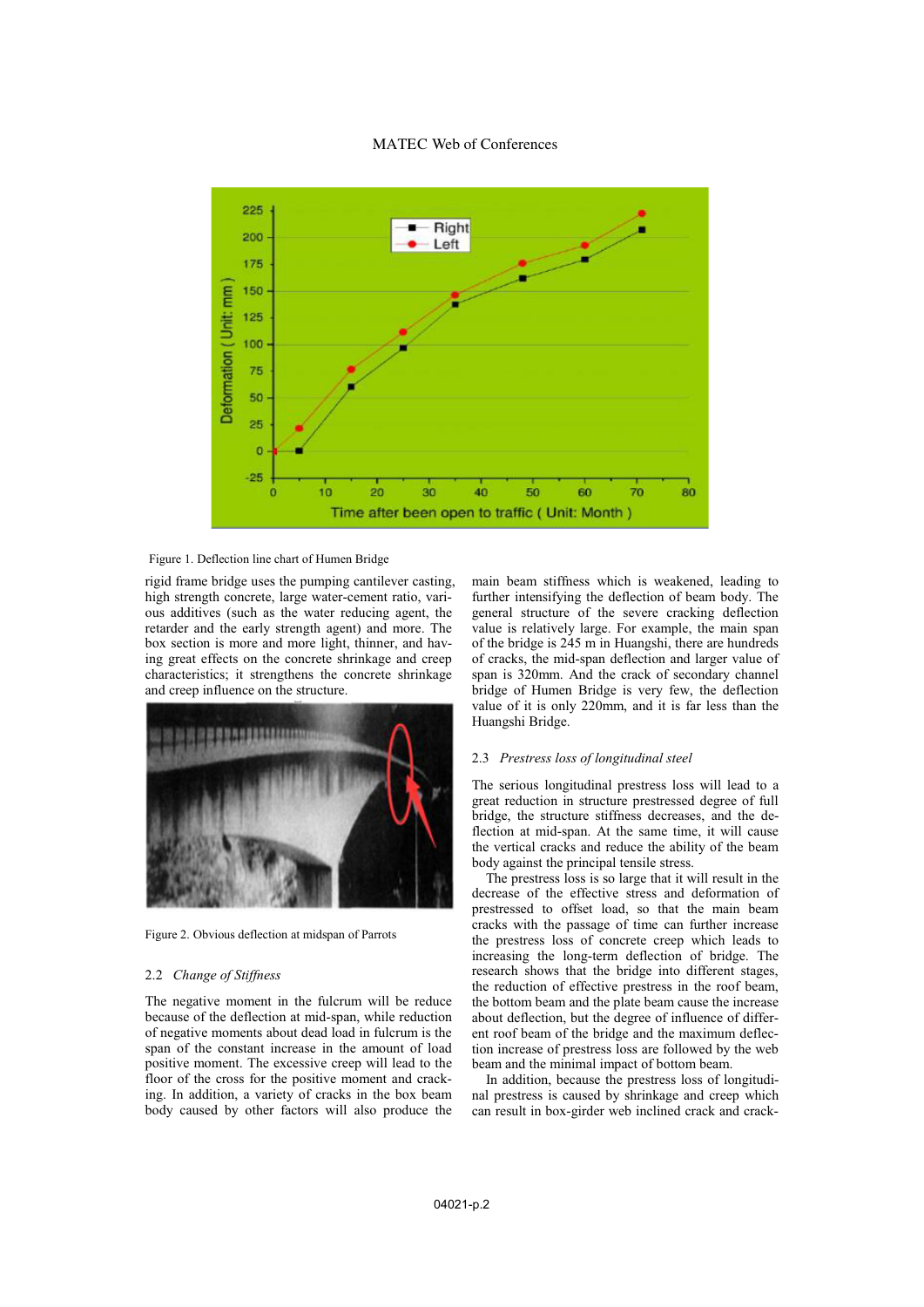ing disease, it has also become a problem in the continuous rigid frame bridges.

In conclusion, the influence of prestress loss on the long-term deflection of large-span prestressed concrete rigid frame bridge is obvious, which is mainly because the prestress loss and the prestress and load effects do not match. The difference between the two is constantly expanding, which results in the increase of long-term deflection of bridge.

#### 2.4 *Construction quality*

The overall level of construction quality in China is not very high. Due to construction errors in the construction process, the actual prestress value is less than the designed prestress value. In the construction, although early strength agent can improve the early strength of concrete, its elastic modulus is still low, and the tensioning prestress that can make the prestress loss is too large. The continuous rigid frame bridge is usually a cantilever placing construction, the construction process and the quality of the continuous rigid joints have a significant impact on the overall stiffness of the bridge structure. Quality problems in the actual construction of a considerable number of vertical cracks, such as the early form removal, the density difference between the seams of concrete, the cutting hair deep enough vertical joints and so on affect the quality and reduce the overall main beam stiffness. In addition, the construction camber design, maintenance, and the heat-insulating humid-holding measures are not only inadequate, but also for the development of the cracks and deflection lay hidden.

#### 2.5 *Poor management*

With the rapid development of China's economy, traffic conditions have been greatly improved. With the rapid increase of traffic volume, the actual traffic in many bridges is far more than the traffic required by design. Because management is not perfect and a lot of overload overweight vehicle go through the bridge, so the bridge is seriously overloaded. With time passing by, there are the crack and deflection in bridge, thereby reducing the stiffness of the beam cross-section, resulting in lower span deflection. The maintenance and the bridge health inspection by the bridge management personnel are not timely. Small cracks, repaired unseasonal, erosion by rain, overloading and other effects of fractures cause the deflection at span and endanger the safety of the structure.

#### 3 MEASURES OF CONTROL THE EXCESSIVE DEFLECTION AT MID-SPANPREPARING THE NEW FILE WITH THE CORRECT TEMPLATE

From the above analysis, it shows that the deflection in the long-span continuous rigid frame bridge is caused based on many factors, so the measures of control the excessive deflection at mid-span must be

used to improve the overall mechanical properties of the bridge and compensate the prestress loss, thereby improving the strength and stiffness of the structure, making the working conditions of the bridge improve significantly. At the same time, to repair cracks, inhibit the deterioration of original cracks and enhance the durability of structures, this paper lists several commonly-used methods in engineering, and puts forward a new technology.

#### 3.1 *Strengthened by external prestressing*

The main factor of the excessive deflection in the long-span continuous rigid frame bridge is the prestress loss. Therefore, the quite commonly-used reinforcement methods and more obvious way now in the engineering are strengthened by external prestressing. This method not only can improve the structure of prestressing degree and compensate the prestress loss, but also can partially restore distortion and prevent it to cross deflection at middle span. What's more, strengthened by external prestressing, it can limit and reduce cracks and deformation structure, improve the stiffness of structure and bearing capacity of the structure, and improve the stress state of the structure. There are little interference on the bridge operation construction and operation in the process of construction, and this method has good economic benefits.

#### 3.2 *Sticking steel board method*

The sticking steel board method is another one of the most commonly-used methods of reinforcement. The steel plate is with the epoxy resin paste tension edges or the weak parts of reinforced concrete structures, so that the formation of the original structure as a whole to participate in the force can improve the stress state and the original structure of reinforced concrete, and improve the structure of stiffness, limit the further development of the crack, so as to achieve the purpose of improving the carrying capacity and crack capabilities bridge. And the reinforcement is used in middle span and pier cracking area of floor area, and the bottom of the pier pier top. The sticking steel board method is suitable for the reinforced concrete beam, which is reinforced by a large eccentric compression and tension members that are not used for the plain concrete structures.

#### 3.3 *Carbon fiber adhesion method*

The sticking steel board method will increase the size of the structure to a certain extent, increase the weight of the structure and the stiffness change, lead to the structure internal force redistribution by means of mechanical equipment in the construction, especially in the high altitude operation with a certain degree of difficulty and danger. The carbon fiber cloth reinforcement can be done manually and has good corrosion resistance or no corrosion phenomenon after the reinforcement plate. Since 1980s, the carbon fiber as a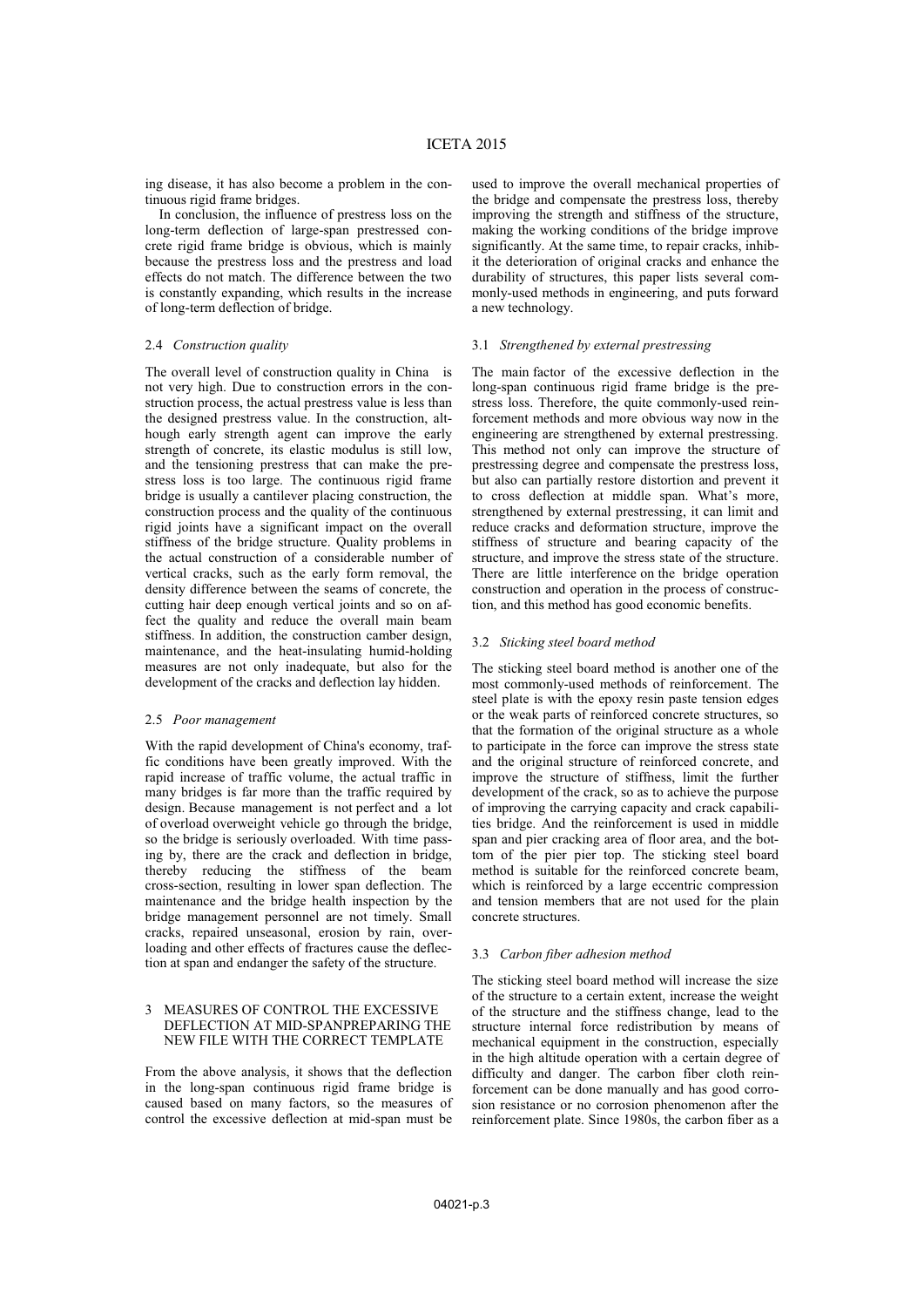## MATEC Web of Conferences

new type of material is more and more applied in civil engineering. At present, the carbon fiber reinforced concrete structure has been widely studied both in theory and practice, and it has made great progress. The advantages of carbon fiber with high strength, light weight, strong corrosion resistance, easy construction. Therefore, this method as a new method of structural strengthening technology has been widely used in the area of reinforcement.

#### 3.4 *New method*

The basic reason of girder deflection is the decrease of stiffness about the main beam. Many large-span continuous rigid frame bridges are designed by variable height. The bridge plate is generally used or parabolic curve design, so the fulcrum beam height is large, its stiffness is great and the stiffness of mid-span beam height is very small. The mid span is a weak position about deflection. In order to reduce the deflection and improve the structure stiffness, the most commonly-used method of reinforcement is the sticking steel board or the carbon fiber in project. However, sometimes, that in the lower part of the bridge's construction is difficult, and have higher risk. So it can be considered to install the steel truss in the upper bridge to improve the stiffness of the structure.

In this paper, a continuous rigid frame bridge with span of 65+130+65m is regarded as an example. The special bridge structure analysis program Midas/Civil is adopted to establish the finite element model for structural internal force calculation and checking. The finite element model has 139 nodes, 143 beam elements, and it is shown in Figure 3 and Figure 4. The truss is a steel truss and symmetrically arranged in cross-span bridges within 40m range. The pipe size is that D=30cm, thickness  $t_w=1.5cm$ 



Figure 3. Model without steel truss



Figure 4. Model with steel truss

In order to estimate the rebar or cross checking, we need to determine the control internal forces of girder along the span direction of each interface. That is, the unfavorable internal forces caused by load were combined in accordance with certain principles. According to the "general code for design of highway bridges and culverts" (JTG D62-2004) that are in accordance with the provisions of the ultimate limit state and serviceability limit state of combination of action effects, it should be designed in the most unfavorable effect combination design. The partial result (envelope) of the short-term effect combination, long-term effect combination, and basic combination are respectively shown in Figure 5 to Figure 10.



Figure 5. Moment envelope in basic combination



Figure 6. Shear envelope in basic combination



Figure 7. Moment envelope in long combination



Figure 8. Shear envelope in long combination

The comparison chart of the displacement change based on long-term load is shown in Figure 11 and Figure 12.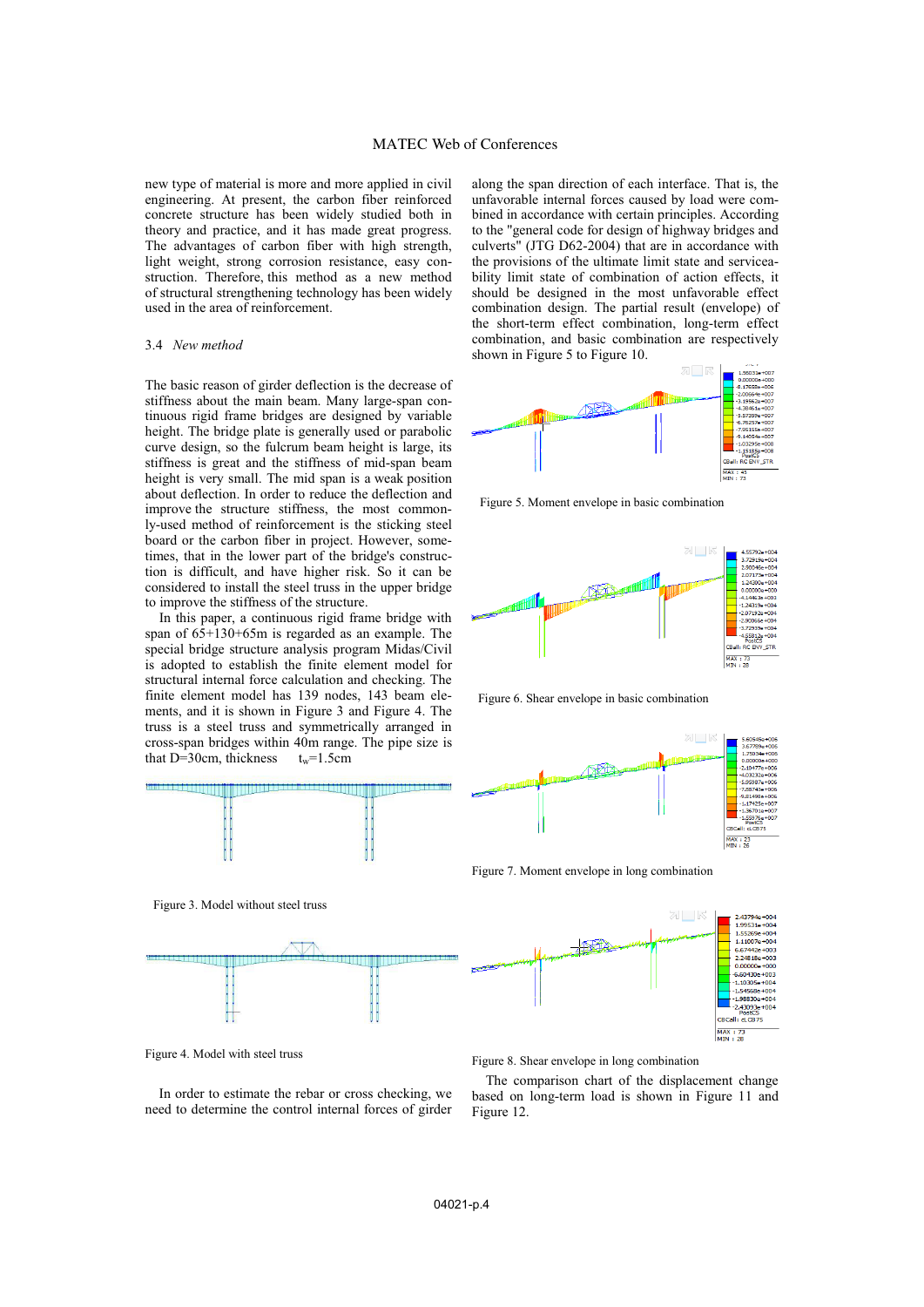## ICETA 2015



Figure 9. Moment envelope in short combination



Figure 10. Shear envelope in short combination



Figure 11. Displacement change without steel truss



Figure 12. Displacement change with steel truss

Compared Figure 9 with Figure 10, we can know that the deflection at the mid-span is decreased after installing steel truss in the upper bridge, and the disease of the deflection has been improved to some extent. The rate of decrease at midspan is shown in Table 1 and the comparison line chart of the displacement change is shown in the Table 2.

This improvement is based on the original and completed the construction of the bridge, so there is no need to estimate and arrange the prestressed tendons again and check the structure directly. Calculation results show that all indexes meet the design requirements.

| Table 1. Rate of decrease at midspan |                      |                |                                       |
|--------------------------------------|----------------------|----------------|---------------------------------------|
| Node                                 | without<br>truss(cm) | with truss(cm) | of<br>The<br>rate<br>decrease $(\% )$ |
| 40                                   | $-3.6$               | $-3.5$         | 2.6                                   |
| 41                                   | $-3.88$              | $-3.73$        | 3.9                                   |
| 42                                   | $-4.03$              | $-3.8$         | 5.7                                   |
| 43                                   | $-3.51$              | $-3.2$         | 8.8                                   |
| 44                                   | $-2.91$              | $-2.55$        | 12.4                                  |
| 45                                   | $-1.72$              | $-1.33$        | 22.5                                  |
| 46                                   | $-1.92$              | -1.53          | 20.2                                  |
| 47                                   | $-1.71$              | -1.33          | 22.5                                  |
| 48                                   | $-2.91$              | $-2.55$        | 12.4                                  |
| 49                                   | $-3.51$              | $-3.2$         | 8.9                                   |
| 50                                   | $-4.02$              | $-3.79$        | 5.8                                   |
| 51                                   | $-3.88$              | $-3.72$        | 4                                     |
| 52                                   | $-3.59$              | $-3.5$         | 2.7                                   |
| 53                                   | $-3.23$              | $-3.17$        | 1.8                                   |

Table 2. Comparison line chart of the displacement change



Conclusion:

(1) From the above comparison chart and analysis of available data, we can see that the reinforcement measure can reduce the deflection of main girder at mid-span in a certain extent,and the rate of decrease at midspan section can reach more than 20%.

(2) The decreasing rate of deflection at middle span is relatively large by using this measure. The reinforcement effect is obvious, so it can play a significant role in practice.

(3) The checking results meet the design requirements. We can use the lightweight truss structure in the actual project to reduce the influence about weight of truss to original structure. So this measure has the effect of reinforcement and has certain practical significance in practical engineering.

## 4 CONCLUSION

There are such problems existing in engineering of long-span continuous rigid frame bridges as web plate cracking and mid-span deflection influenced by many factors, so to solve this problem. First, we should understand the stress condition of the bridge structure, consider various situations and determine the structure of the current stress state by calculation and analysis;